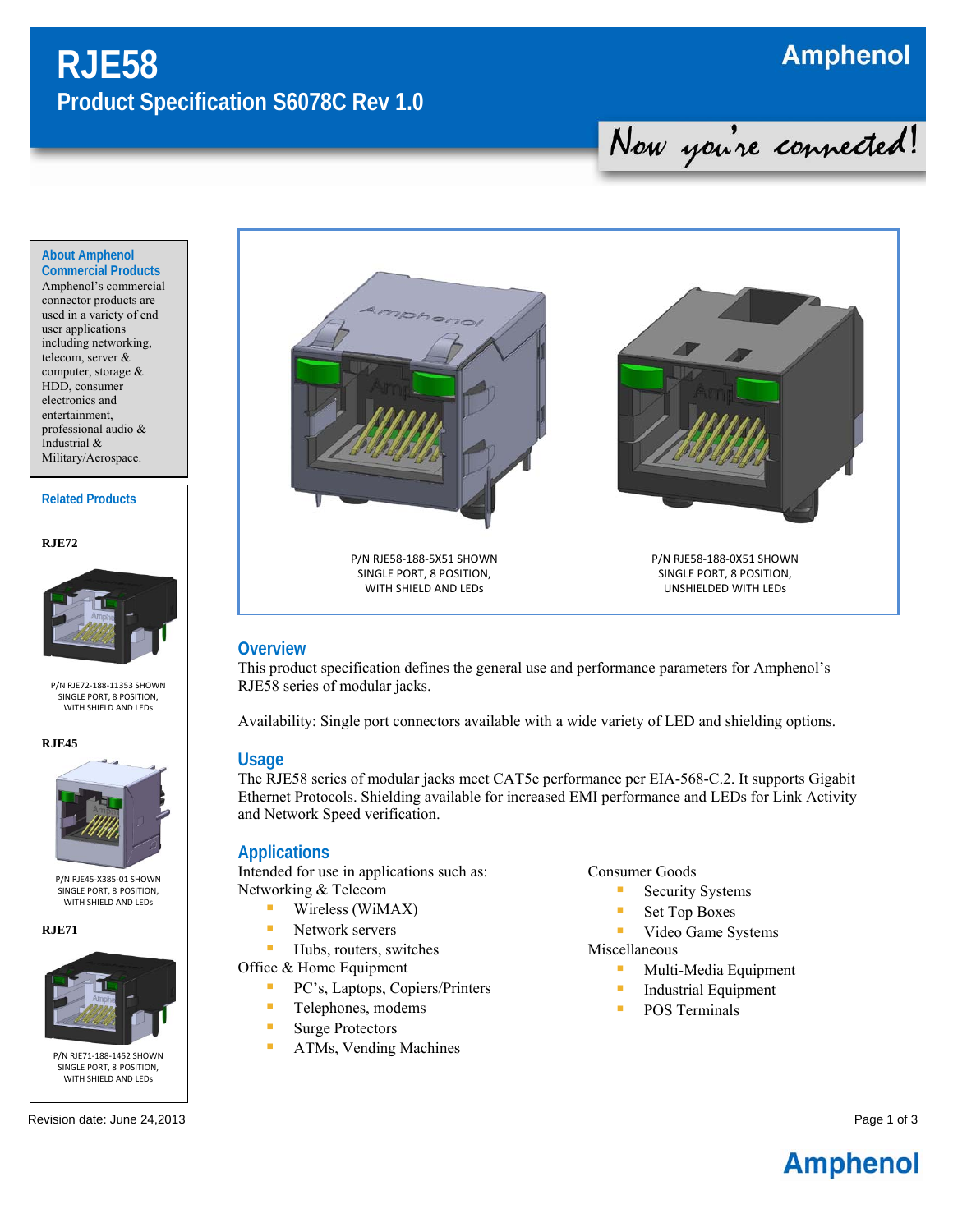

#### **About Amphenol Commercial Products**

Amphenol's commercial connector products are used in a variety of end user applications including networking, telecom, server & computer, storage & HDD, consumer electronics and entertainment, professional audio & Industrial & Military/Aerospace.

#### **Related Products**





P/N RJULE‐4X182‐01 SHOWN SINGLE PORT REGULAR MOUNT, STANDARD SHIELD WITH SMT





P/N FRJAE‐418 SHOWN SINGLE PORT, 8 POSITION, WITH FERRITE FILTER AND SHIELD (FRONT TABS)





P/N RJLSE‐4X181‐01 SHOWN SINGLE PORT, 8 POSITION, WITH SURFACE MOUNT AND SHIELD

### **Electrical Characteristics**

| Contact resistance:     | $20 \text{ m}\Omega$ max.                            |  |  |
|-------------------------|------------------------------------------------------|--|--|
| Insulation resistance:  | 500 M $\Omega$ minimum at 500V DC for 2 minutes max. |  |  |
| Current rating:         | $1.25$ Amps                                          |  |  |
| Voltage rating:         | 125 Volts AC                                         |  |  |
| DWV                     | 1000 VAC, 60 Hz. 1 min.                              |  |  |
| LED forward DC current: | 20mA typical                                         |  |  |
| LED forward Voltage:    | 1.9 Volts max. $(a)$ 2mA (for single colors)         |  |  |
|                         | 2.6 Volts max. $\omega$ 20mA (for Bi-colors)         |  |  |
| LED reverse voltage:    | 5 Volts minimum                                      |  |  |
| LED light intensity:    | 0.4 to 1.5 mcd $\omega$ 2mA (for single colors)      |  |  |
|                         | 0.5 mcd min. $(a)$ 2mA (for Bi-colors)               |  |  |
| LED wave length:        | Yellow: 587 $\pm$ 7 nm measured @ 20mA               |  |  |
|                         | 565 ± 6 nm measured @ 20mA<br>Green:                 |  |  |
|                         | Red:<br>625 ± 5 nm measured @ 20mA                   |  |  |

| <b>Frequency</b> | Near-end<br><b>Crosstalk</b> | <b>Return Loss</b> | <b>Attenuation</b> |
|------------------|------------------------------|--------------------|--------------------|
| <b>MHz</b>       | dB Min.                      | dB Min.            | dB Max.            |
| 1.0              | 65                           | 30                 | 0.1                |
| 4.0              | 65                           | 30                 | 0.1                |
| 8.0              | 64.9                         | 30                 | 0.1                |
| 10.0             | 63                           | 30                 | 0.1                |
| 16.0             | 58.9                         | 30                 | 0.2                |
| 20.0             | 57                           | 30                 | 0.2                |
| 25.0             | 55                           | 30                 | 0.2                |
| 31.25            | 53.1                         | 30                 | 0.2                |
| 62.5             | 47.1                         | 24.1               | 0.3                |
| 100.0            | 43                           | 20                 | 0.4                |

#### **Mechanical Characteristics**

Mating connector insertion force: 5.0 lbs. Maximum. Mating connector pull retention force: 20 lbs Minimum. Durability: 750 mating & unmating cycles Operating temperature:  $-55^{\circ}$  C to  $+85^{\circ}$  C Recommended soldering temperature: Wave soldering peaked at 260° C for 5 seconds maximum.

Amphenol Canada Corp. Page 2 of 3 605 Milner Avenue<br>Toronto, Ontario, Canada, M1B 5X6 +1 416 291 4401

Copyright © Amphenol Corporation 2011 • All rights reserved

**Amphenol** 

www.amphenolcanada.com

THIS DOCUMENT CONTAINS PROPRIETARY INFORMATION AND SUCH INFORMATION MAY NOT BE DISCLOSED TO OTHERS FOR ANY PURPOSE OR USED FOR MANUFACTURING PURPOSES WITHOUT WRITTEN PERMISSION FROM AMPHENOL CANADA CORP.